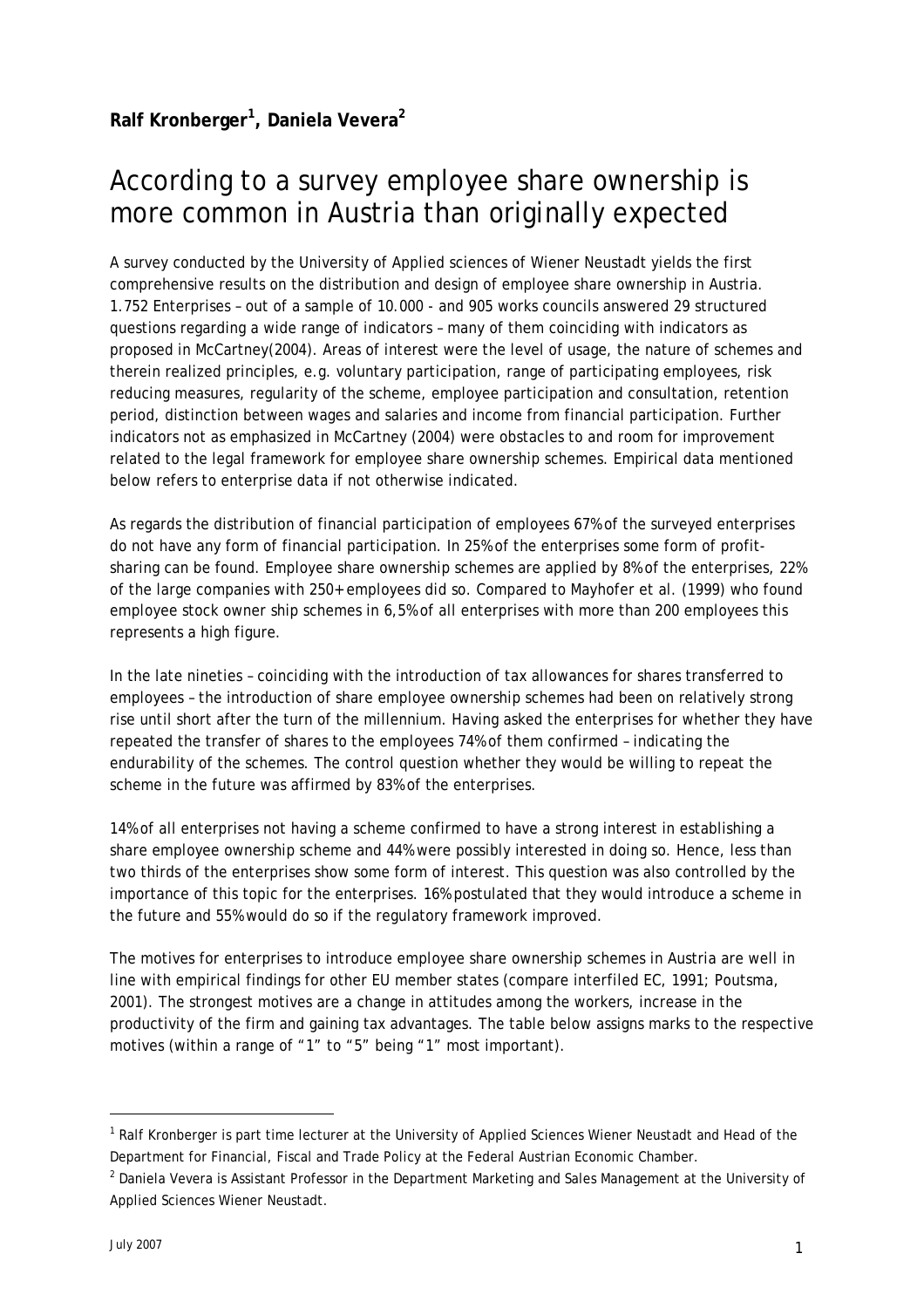| Motive for the introduction of an Employee   | <b>Marks</b> |
|----------------------------------------------|--------------|
| stocks ownership scheme                      |              |
| Change in the attitude of the employee       | 1,63         |
| A more entrepreneurial view of the employee  | 1,82         |
| Increase of the commitment of the employee   | 1,91         |
| Increase of the firm productivity            | 2,42         |
| Provision of additional employee benefits    | 2,73         |
| Gaining tax advantages                       | 3,01         |
| Other than financial participation           | 3,18         |
| Increase the equity capital                  | 3,35         |
| Dividends instead of profit sharing          | 3,69         |
| Risk sharing between the firms and employees | 4,13         |

With respect to the nature of schemes several features were examined: In 92% of the enterprises the decision to participate in a scheme is left to the employee. Thus, broadly the principle of voluntary participation is acknowledged. A further central feature of the schemes is the possibility of access. Less of two thirds – 58% of the enterprises – are extending the benefits of financial participation to all employees. 37% restricted the schemes to managers.

The retention periods of shares also poses a central issue for share employee ownerships schemes, since on the one hand longer retention periods help to establish an appropriate incentive structure and on the other hand additional financial risks for employees may be induced. In order to have access to tax benefits in Austria shares have to be retained for five years. According to the survey 64% of the enterprises retain shares up to 5 years and 36% respectively retain the shares over a period of more than 5 years.

In the literature (inter-field Elsik, 2007) states the necessity of combining financial participation with complementary tools such as communication and participation. Austrian enterprises seem to be aware of these necessities. 91% of the enterprises inform their employees on a regular basis about the economic situation of the firm.

Another crucial feature for the success of a share employee ownership scheme is the involvement of employees and their representatives in choosing and developing the financial participation scheme. In 54% of the cases workers councils were incorporated at the setup of the scheme. 62% of the enterprises have granted voting rights to the employees.

75% of enterprises actively take or advise steps for minimising risks to the employees. Most common as a measure is the reduction of the share price. Other mentioned measures were that losses were not transferred to the employees, employees can acquire a limited number of shares only, enterprises are obliged to repurchase the shares of the employees. Interestingly of little importance is the use of subsidised capital guarantees on shares (2%). 70% of the enterprises informed their employees about the economic risks of participating at the schemes.

Although the dispersion of schemes has risen in the past it is still relatively low in comparison to other countries, e.g. United Kingdom, Ireland and the Netherlands. Therefore, the enterprises were consulted the barriers to the application of share employee ownership schemes. In order of importance the most cited hurdles were too few known advantages (2,12), lack of information (2,23), too few consulting services (2,54), tax treatment is perceived as non satisfactory (2,64), development and setting up a scheme is too time consuming (2,66).